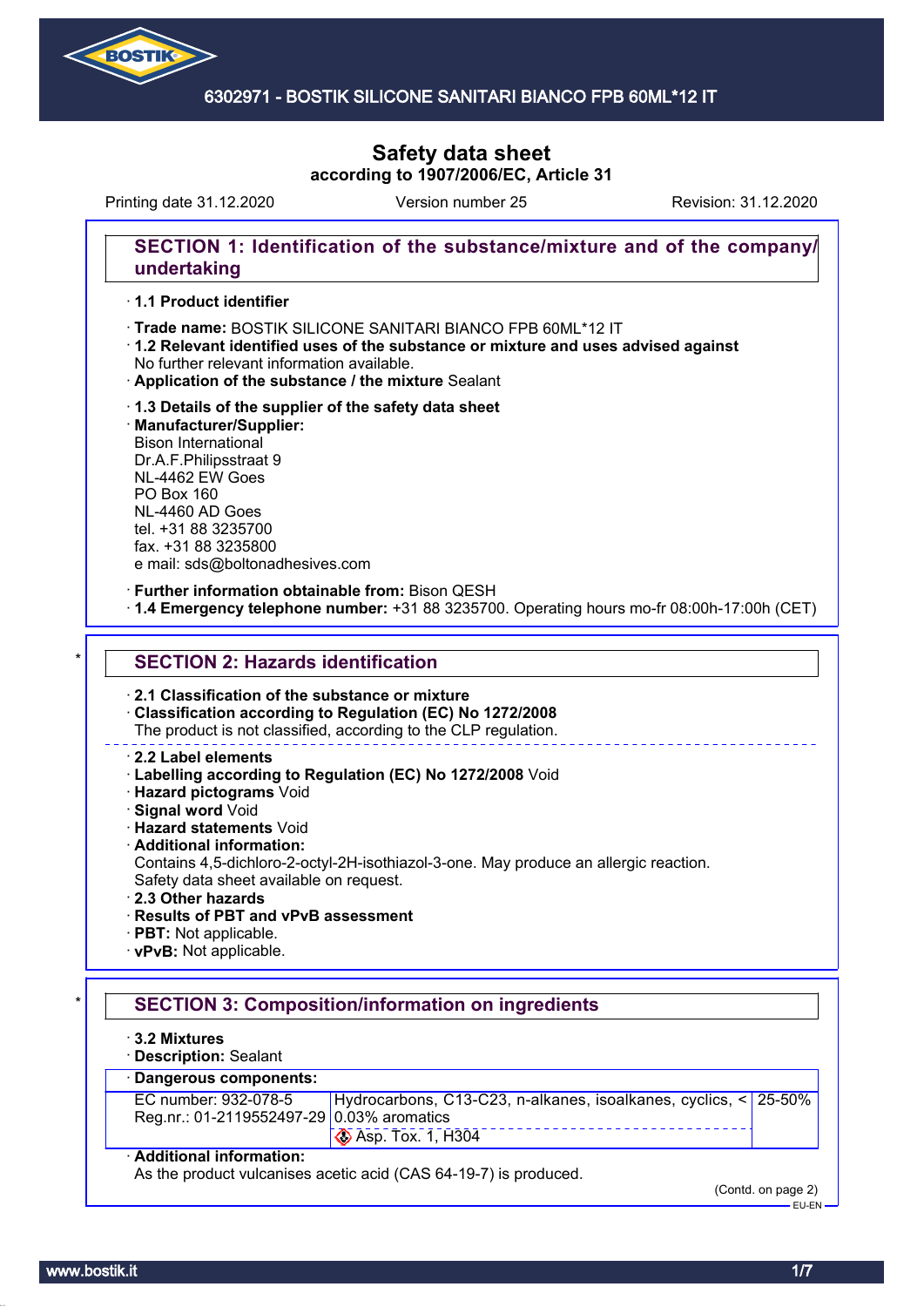

Printing date 31.12.2020 **Revision: 31.12.2020** Version number 25 Revision: 31.12.2020

(Contd. of page 1)

#### Trade name: BOSTIK SILICONE SANITARI BIANCO FPB 60ML\*12 IT

For the wording of the listed hazard phrases refer to section 16.

### **SECTION 4: First aid measures**

- · **4.1 Description of first aid measures**
- · **General information:** No special measures required.
- · **After inhalation:**

Supply fresh air; consult doctor in case of complaints.

- No special measures required.
- · **After skin contact:** Generally the product does not irritate the skin.
- · **After eye contact:** Rinse opened eye for several minutes under running water.
- · **After swallowing:** If symptoms persist consult doctor.
- · **4.2 Most important symptoms and effects, both acute and delayed** No further relevant information available.
- · **4.3 Indication of any immediate medical attention and special treatment needed** No further relevant information available.

### **SECTION 5: Firefighting measures**

- · **5.1 Extinguishing media**
- · **Suitable extinguishing agents:** Use fire extinguishing methods suitable to surrounding conditions.
- · **5.2 Special hazards arising from the substance or mixture**
- No further relevant information available.
- · **5.3 Advice for firefighters**
- · **Protective equipment:** No special measures required.

# **SECTION 6: Accidental release measures**

- · **6.1 Personal precautions, protective equipment and emergency procedures** Not required.
- · **6.2 Environmental precautions:** Do not allow to enter sewers/ surface or ground water.
- · **6.3 Methods and material for containment and cleaning up:**

Send for recovery or disposal in suitable receptacles.

Absorb with liquid-binding material (sand, diatomite, acid binders, universal binders, sawdust).

- · **6.4 Reference to other sections**
- No dangerous substances are released.

See Section 7 for information on safe handling.

See Section 8 for information on personal protection equipment.

See Section 13 for disposal information.

# **SECTION 7: Handling and storage**

- · **7.1 Precautions for safe handling** No special precautions are necessary if used correctly.
- · **Information about fire and explosion protection:** No special measures required.

· **7.2 Conditions for safe storage, including any incompatibilities**

· **Storage:**

· **Requirements to be met by storerooms and receptacles:** No special requirements.

· **Information about storage in one common storage facility:** Not required.

(Contd. on page 3) EU-EN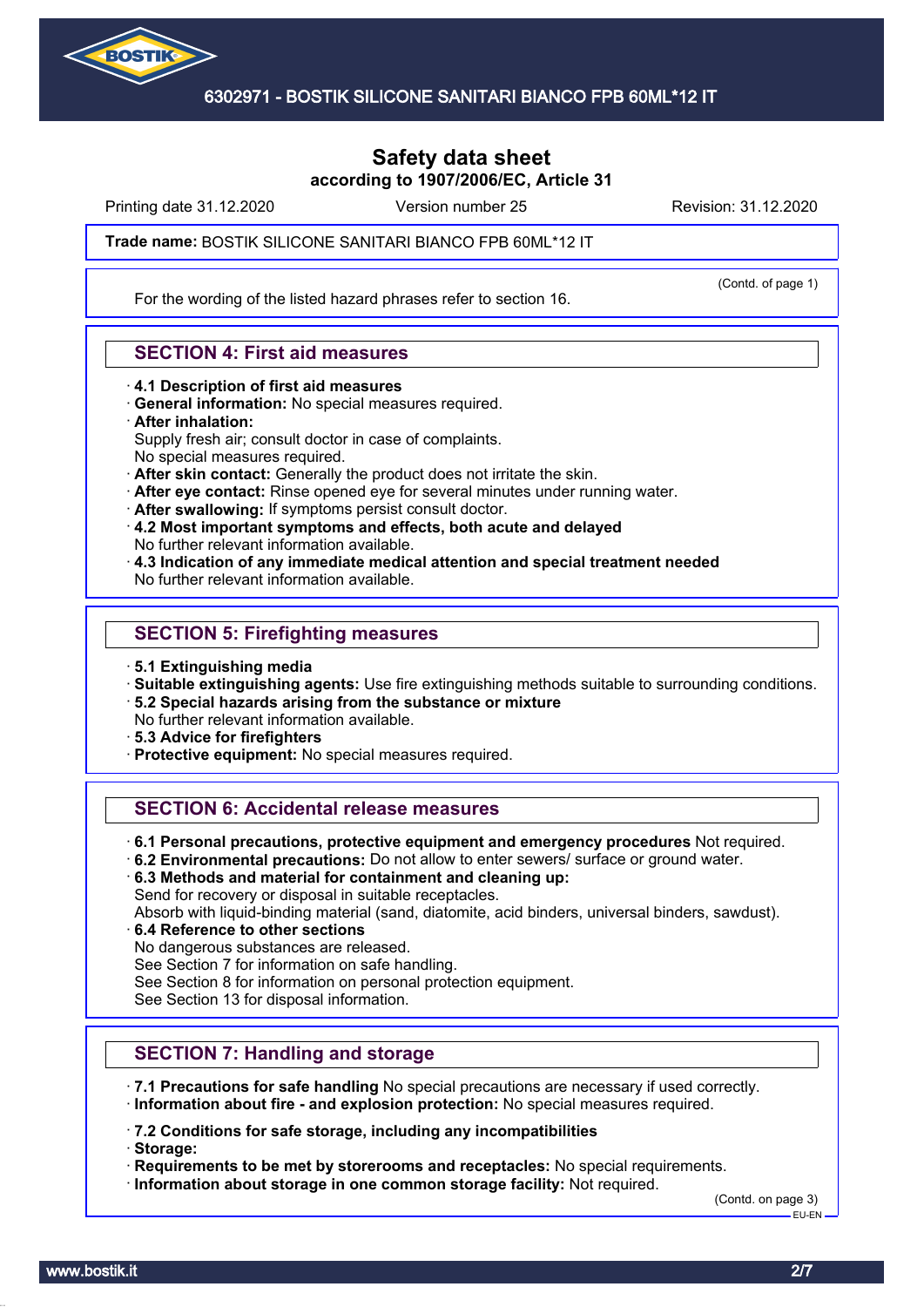

Printing date 31.12.2020 **Revision: 31.12.2020** Version number 25 Revision: 31.12.2020

(Contd. of page 2)

#### Trade name: BOSTIK SILICONE SANITARI BIANCO FPB 60ML\*12 IT

· **Further information about storage conditions:** None.

· **Storage class:** 12

· **7.3 Specific end use(s)** No further relevant information available.

### **SECTION 8: Exposure controls/personal protection**

· **Additional information about design of technical facilities:** No further data; see item 7.

· **8.1 Control parameters**

· **Ingredients with limit values that require monitoring at the workplace:**

The product does not contain any relevant quantities of materials with critical values that have to be monitored at the workplace.

- · **Additional information:** The lists valid during the making were used as basis.
- · **8.2 Exposure controls**
- · **Personal protective equipment:**
- · **General protective and hygienic measures:**

The usual precautionary measures are to be adhered to when handling chemicals. Wash hands before breaks and at the end of work.

- · **Respiratory protection:** Not required.
- · **Protection of hands:**

The glove material has to be impermeable and resistant to the product/ the substance/ the preparation.

Selection of the glove material on consideration of the penetration times, rates of diffusion and the degradation

#### · **Material of gloves**

Recommended thickness of the material: > 0,12 mm

Nitrile rubber, NBR

- · **Penetration time of glove material**
- For the mixture of chemicals mentioned below the penetration time has to be at least 10 minutes (Permeation according to EN 374 Part 3: Level 1).
- · **Eye protection:** Goggles recommended during refilling

| 9.1 Information on basic physical and chemical properties<br><b>General Information</b> |                                    |  |
|-----------------------------------------------------------------------------------------|------------------------------------|--|
| · Appearance:                                                                           |                                    |  |
| Form:                                                                                   | Fluid                              |  |
| Colour:                                                                                 | According to product specification |  |
| · Odour:                                                                                | Characteristic                     |  |
| Odour threshold:                                                                        | Not determined.                    |  |
| $\cdot$ pH-value:                                                                       | Not determined.                    |  |
| $\cdot$ Change in condition                                                             |                                    |  |
| Melting point/freezing point:                                                           | Undetermined.                      |  |
| Initial boiling point and boiling range: 2230 °C                                        |                                    |  |
| · Flash point:                                                                          | Not applicable.                    |  |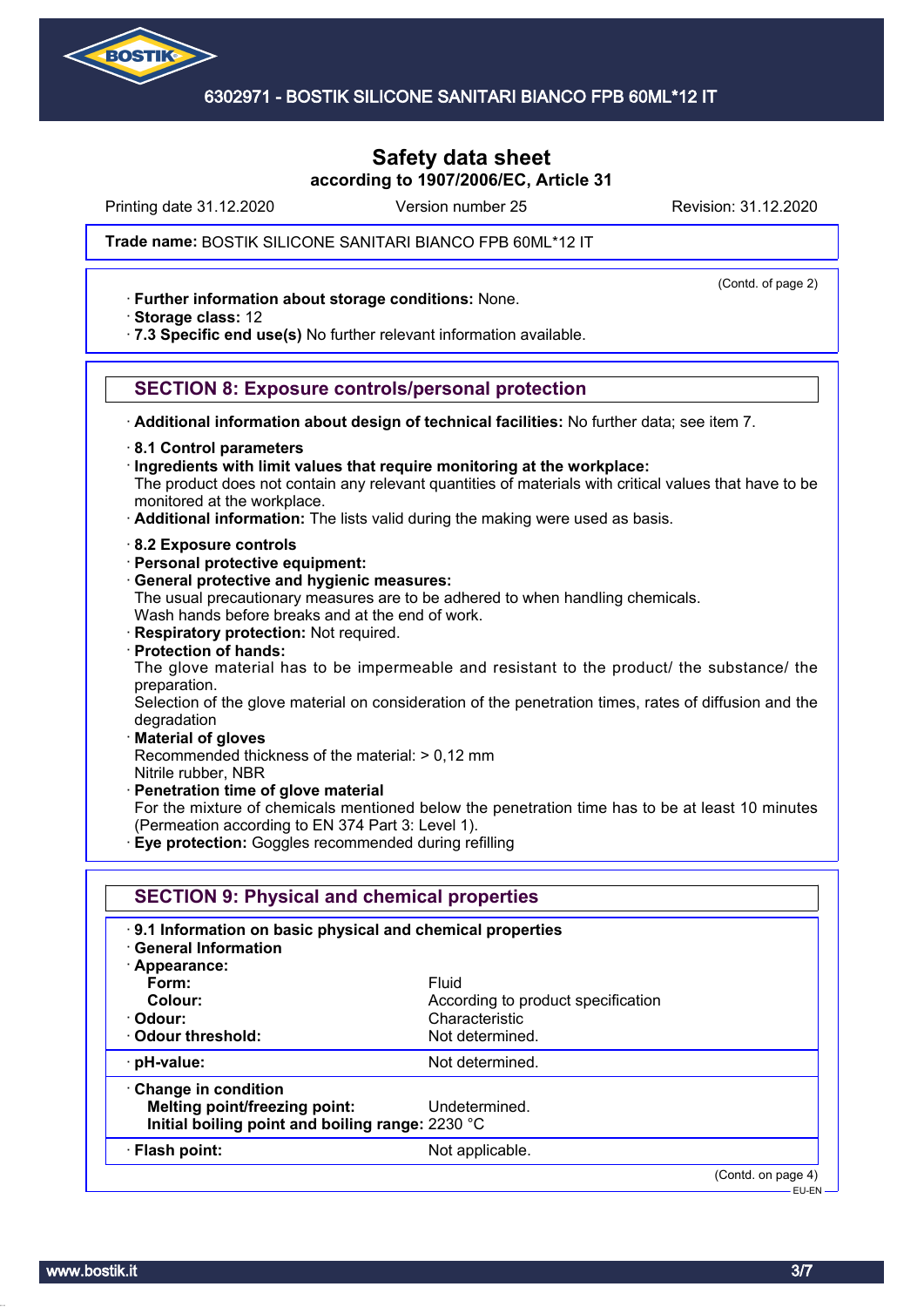

Printing date 31.12.2020 **Revision: 31.12.2020** Version number 25 Revision: 31.12.2020

#### Trade name: BOSTIK SILICONE SANITARI BIANCO FPB 60ML\*12 IT

|                                                                                                 | (Contd. of page 3)                                                                                                                                                             |
|-------------------------------------------------------------------------------------------------|--------------------------------------------------------------------------------------------------------------------------------------------------------------------------------|
| · Flammability (solid, gas):                                                                    | Not applicable.                                                                                                                                                                |
| · Ignition temperature:                                                                         | $>370$ °C                                                                                                                                                                      |
| · Decomposition temperature:                                                                    | Not determined.                                                                                                                                                                |
| · Auto-ignition temperature:                                                                    | Product is not selfigniting.                                                                                                                                                   |
| <b>Explosive properties:</b>                                                                    | Product does not present an explosion hazard.                                                                                                                                  |
| <b>Explosion limits:</b><br>Lower:<br>Upper:                                                    | Not determined.<br>Not determined.                                                                                                                                             |
| · Vapour pressure:                                                                              | Not determined.                                                                                                                                                                |
| <b>· Density at 20 °C:</b><br>· Relative density<br>· Vapour density<br><b>Evaporation rate</b> | $0.97$ g/cm <sup>3</sup><br>Not determined.<br>Not determined.<br>Not determined.                                                                                              |
| · Solubility in / Miscibility with<br>water:                                                    | Not miscible or difficult to mix.                                                                                                                                              |
| · Partition coefficient: n-octanol/water:                                                       | Not determined.                                                                                                                                                                |
| · Viscosity:<br>Dynamic:<br>Kinematic:                                                          | Not determined.<br>Not determined.                                                                                                                                             |
| · Solvent content:                                                                              |                                                                                                                                                                                |
| <b>Solids content:</b><br>9.2 Other information                                                 | 62.0%<br>All relevant physical data were determined for the<br>mixture. All non-determined data are not measurable or<br>not relevant for the characterization of the mixture. |

### **SECTION 10: Stability and reactivity**

- · **10.1 Reactivity** No further relevant information available.
- · **10.2 Chemical stability**
- · **Thermal decomposition / conditions to be avoided:**
- No decomposition if used according to specifications.
- · **10.3 Possibility of hazardous reactions** No dangerous reactions known.
- · **10.4 Conditions to avoid** No further relevant information available.
- · **10.5 Incompatible materials:** No further relevant information available.
- · **10.6 Hazardous decomposition products:** No dangerous decomposition products known.

### **SECTION 11: Toxicological information**

· **11.1 Information on toxicological effects**

· **Acute toxicity** Based on available data, the classification criteria are not met.

· **Primary irritant effect:**

· **Skin corrosion/irritation** Based on available data, the classification criteria are not met.

(Contd. on page 5) EU-EN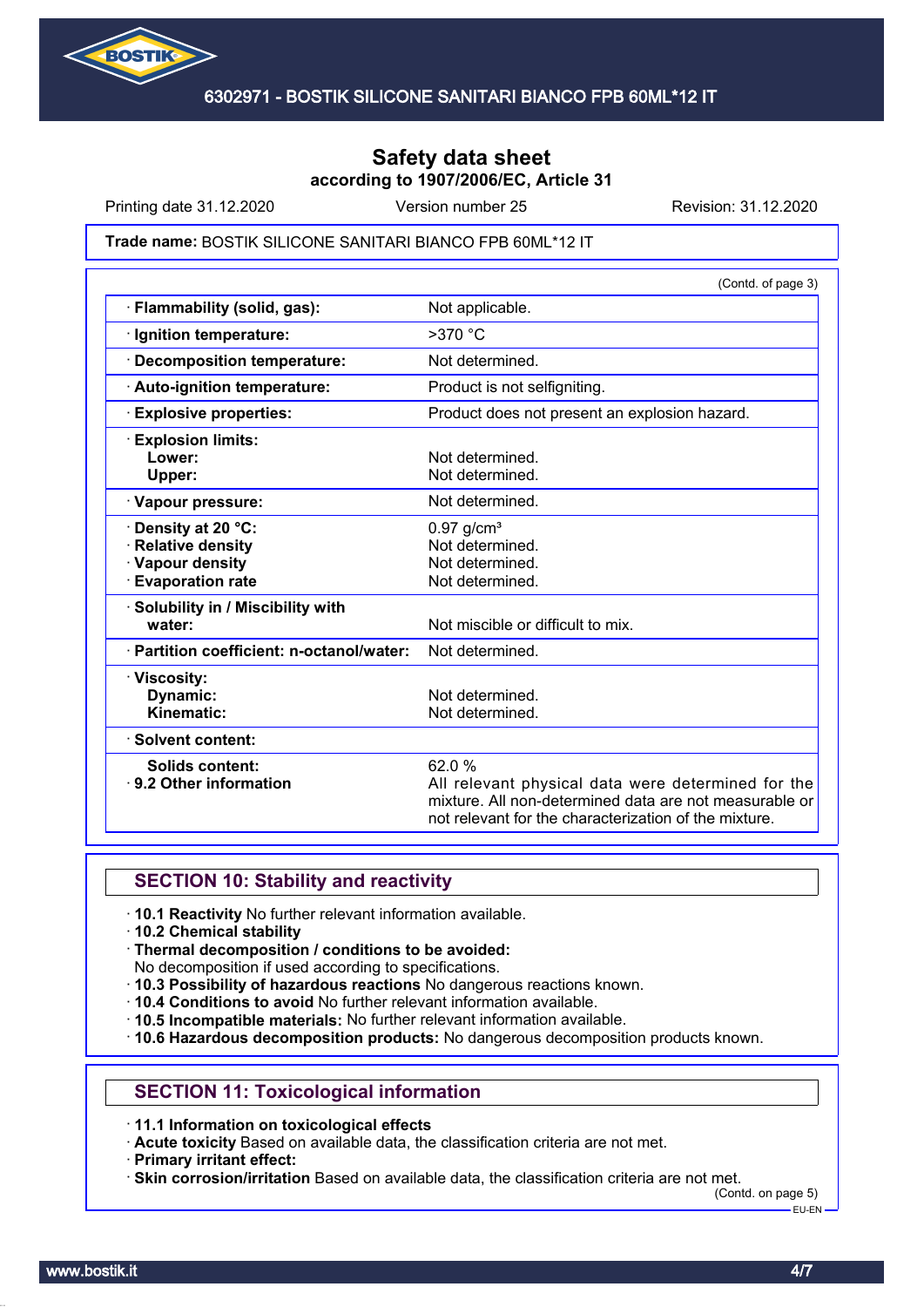

6302971 - BOSTIK SILICONE SANITARI BIANCO FPB 60ML\*12 IT

# **Safety data sheet according to 1907/2006/EC, Article 31**

Printing date 31.12.2020 **Revision: 31.12.2020** Version number 25 Revision: 31.12.2020

Trade name: BOSTIK SILICONE SANITARI BIANCO FPB 60ML\*12 IT

(Contd. of page 4)

- · **Serious eye damage/irritation** Based on available data, the classification criteria are not met. · **Respiratory or skin sensitisation** Based on available data, the classification criteria are not met.
- · **Acute effects (acute toxicity, irritation and corrosivity)** Not applicable.
- · **Sensitisation** Not applicable.
- · **Repeated dose toxicity** Not applicable.
- · **CMR effects (carcinogenity, mutagenicity and toxicity for reproduction)**
- · **Germ cell mutagenicity** Not applicable.
- · **Carcinogenicity** Based on available data, the classification criteria are not met.
- · **Reproductive toxicity** Based on available data, the classification criteria are not met.
- · **STOT-single exposure** Based on available data, the classification criteria are not met.
- · **STOT-repeated exposure** Based on available data, the classification criteria are not met.
- · **Aspiration hazard** Based on available data, the classification criteria are not met.

# **SECTION 12: Ecological information**

- · **12.1 Toxicity**
- · **Aquatic toxicity:** No further relevant information available.
- · **12.2 Persistence and degradability** No further relevant information available.
- · **12.3 Bioaccumulative potential** No further relevant information available.
- · **12.4 Mobility in soil** No further relevant information available.
- · **Additional ecological information:**
- · **General notes:**

Water hazard class 1 (German Regulation) (Self-assessment): slightly hazardous for water Do not allow undiluted product or large quantities of it to reach ground water, water course or sewage system.

- · **12.5 Results of PBT and vPvB assessment**
- · **PBT:** Not applicable.
- · **vPvB:** Not applicable.
- · **12.6 Other adverse effects** No further relevant information available.

### **SECTION 13: Disposal considerations**

- · **13.1 Waste treatment methods**
- · **Recommendation**

Must not be disposed together with household garbage. Do not allow product to reach sewage system.

Disposal must be made according to official regulations.

- · **Uncleaned packaging:**
- · **Recommendation:**

Packagings that may not be cleansed are to be disposed of in the same manner as the product.

# **SECTION 14: Transport information**

· **14.1 UN-Number**

ADR/ADN, IMDG, IATA not regulated

-

(Contd. on page 6) EU-EN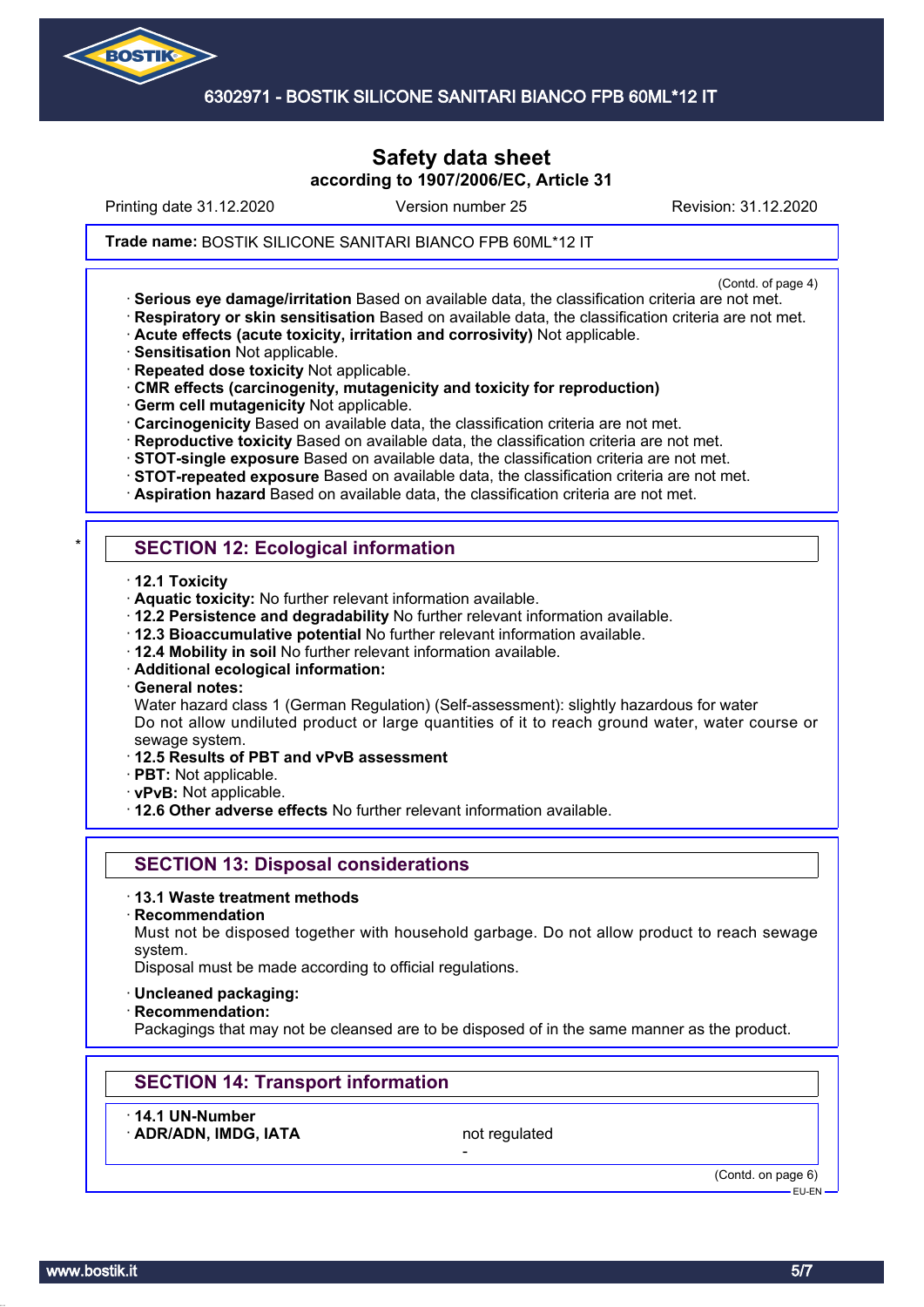

Printing date 31.12.2020 **Revision: 31.12.2020** Version number 25 Revision: 31.12.2020

#### Trade name: BOSTIK SILICONE SANITARI BIANCO FPB 60ML\*12 IT

|                                                                            | (Contd. of page 5)                                                                                                                                                  |
|----------------------------------------------------------------------------|---------------------------------------------------------------------------------------------------------------------------------------------------------------------|
| $\cdot$ ADN                                                                | not regulated                                                                                                                                                       |
| 14.2 UN proper shipping name<br>· ADR/ADN, ADN, IMDG, IATA                 | not regulated                                                                                                                                                       |
| 14.3 Transport hazard class(es)                                            |                                                                                                                                                                     |
| · ADR/ADN, ADN, IMDG, IATA<br>· Class                                      | not regulated                                                                                                                                                       |
| 14.4 Packing group<br>· ADR/ADN, IMDG, IATA                                | not regulated                                                                                                                                                       |
| 14.5 Environmental hazards:<br>· Marine pollutant:                         | No                                                                                                                                                                  |
| 14.6 Special precautions for user                                          | Not applicable.                                                                                                                                                     |
| 14.7 Transport in bulk according to Annex II<br>of Marpol and the IBC Code | Not applicable.                                                                                                                                                     |
| · Transport/Additional information:                                        | Not dangerous according to the above<br>specifications.                                                                                                             |
| $\cdot$ IMDG<br>· Remarks:                                                 | Under certain conditions substances in Class 3<br>(flammable liquids) can be classified in<br>packinggroup III.<br>See IMDG, Part 2, Chapter 2.3, Paragraph 2.3.2.2 |
| · UN "Model Regulation":                                                   | not regulated                                                                                                                                                       |

### **SECTION 15: Regulatory information**

- · **15.1 Safety, health and environmental regulations/legislation specific for the substance or mixture**
- · **Directive 2012/18/EU**
- · **Named dangerous substances ANNEX I** None of the ingredients is listed.
- · **DIRECTIVE 2011/65/EU on the restriction of the use of certain hazardous substances in electrical and electronic equipment – Annex II**
- None of the ingredients is listed.
- · **15.2 Chemical safety assessment:** A Chemical Safety Assessment has not been carried out.

### **SECTION 16: Other information**

This information is based on our present knowledge. However, this shall not constitute a guarantee for any specific product features and shall not establish a legally valid contractual relationship.

#### · **Relevant phrases**

H304 May be fatal if swallowed and enters airways.

(Contd. on page 7) EU-EN